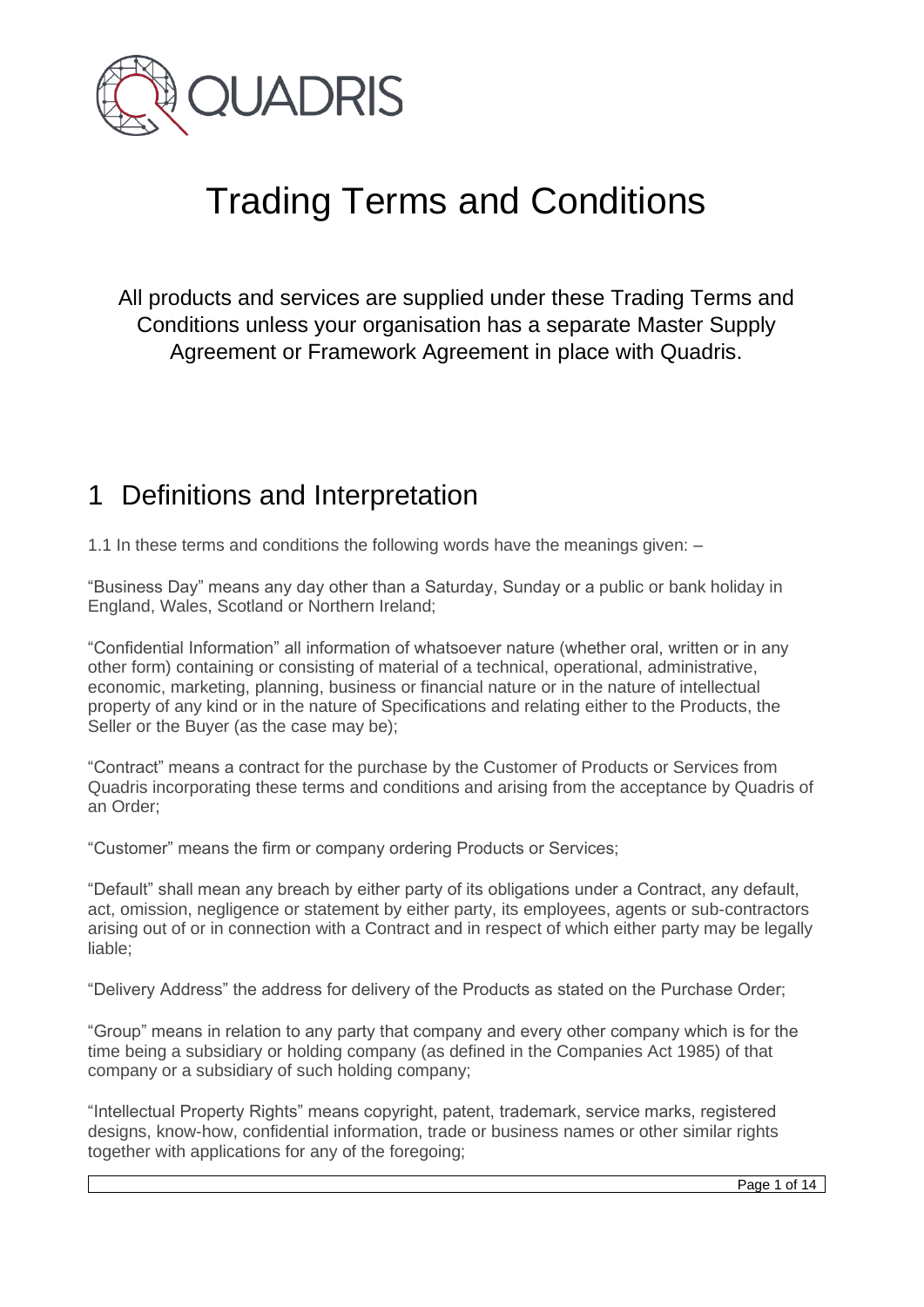

"Licence Agreement" means any licence agreement relating to use of the Software;

"Order" means any written acknowledgement to purchase Products, or Products and Services, received by Quadris from the Customer. This may include an email. Where the Customer does not issue a Purchase Order reference the written order will be deemed to be an authorised order to supply the Products and / or Services;

"Price" the price payable for the Products as specified in the Purchase Order and payable in accordance with the terms of this Agreement;

"Products" such products to be sold by the Seller to the Buyer as may be determined from time to time by the Seller and Buyer;

"Purchase Order" the buyers purchase order for the Products, which shall mean any medium that references the Quotation;

"Quadris" means Quadris or any such other company as Quadris may appoint as sub-contractor to provide the Services to the Customer;

"Quotation" a description of the Products and Services and their associated Price. Each quotation shall have its own reference number;

"Services" means any configuration or installation services provided by Quadris in conjunction with the supply of Products;

"Software" means any computer software supplied by Quadris, whether provided as a service or embodied in ROM, RAM, and firmware or on disk, tape or other media; and

"Specifications" any plans, drawings, data or other information relating to the Products.

1.2 All other words and expressions are to be given their normal English meaning taken in the context of the Contract. Any dispute as to the meaning of a word is to be settled by reference to the Oxford English Dictionary.

1.3 Any reference to a clause shall mean a clause of these terms and conditions unless otherwise stated.

1.4 The use of headings in these terms and conditions shall be for convenience only and shall not affect the interpretation of these terms and conditions.

1.5 Reference to any statute or statutory provision or any other regulation includes any provision which subsequently supersedes it or re-enacts it (whether with or without modification).

#### 2 Contract Formation

2.1 All Orders submitted by the Customer to Quadris and accepted by Quadris shall be subject to these following terms and conditions of which shall form part of and govern any Contract.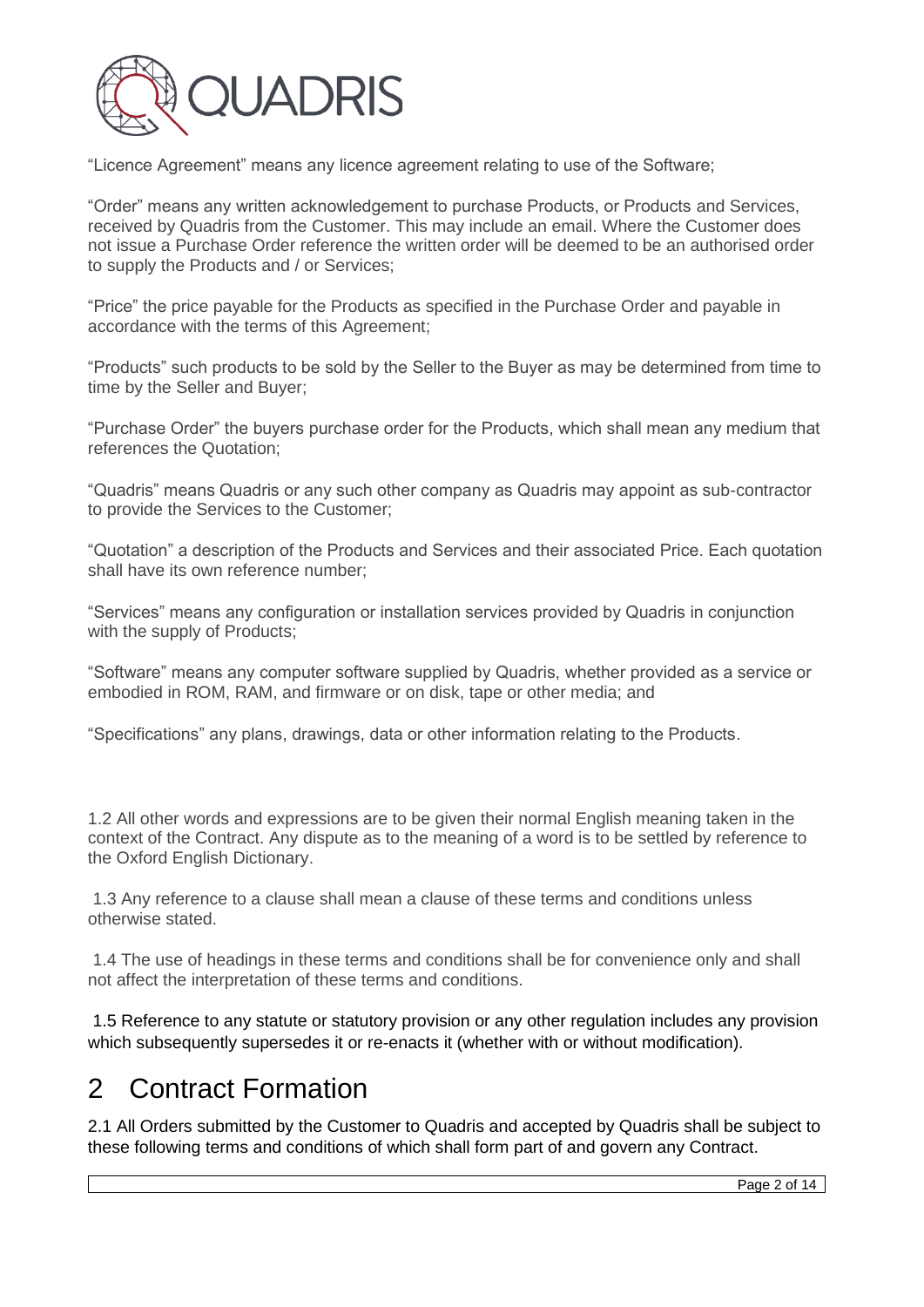

2.2 Acceptance by the Customer of any estimate or quotation for Products and/or Services issued by Quadris shall be deemed to be acceptance of these terms and conditions.

2.3 Any terms and conditions appearing in any Order or other document whatsoever issued by the Customer shall be void and of no effect and these terms and conditions shall override any previous agreements relating to the provision of Products or Services between the parties.

2.4 No waiver of or amendment to these terms and conditions shall be effective unless made in writing and signed by a director of Quadris. Purported amendments by e-mail or telephone will not be effective.

2.5 The Contract contains the entire agreement of the parties in relation to the supply of Products or Services by Quadris to the Customer and the Customer irrevocably waives any right it might have to claim for damages and/or to rescind a Contract because of any misrepresentation by Quadris (unless such misrepresentation was made fraudulently) or any warranty not contained in the Contract.

2.6 No Contract exists between the customer and Quadris until Quadris notifies the customer that Quadris have accepted the order and delivered the goods. Quadris may cancel the customer order if Quadris cannot supply the goods for any reason.

# 3 Price

3.1 All prices for Products or Services stated in any Quotation, estimate or acceptance of order is that current on the day the Customer receives the Quotation or estimate.

3.2 Quadris reserves the right to modify the prices from time to time.

3.3 The price payable by the Customer for Products or Services will be the price as quoted in the Quotation and unless otherwise notified in writing will be:

(a) Exclusive of Value Added Tax or other applicable sales tax whether in substitution or in addition that shall be paid by the Customer at the rate from time to time in force.

(b) Exclusive of Quadris's charges for delivery, handling or Services which will be added to Quadris's invoice for the Products.

3.4 Whilst every effort is made to ensure prices quoted and descriptions of goods indicated are fully verified at the time the customer places an order, if an error is found Quadris will inform the customer as soon as possible and provide them the option to continue with the order at the revised price or cancel the order.

# 4 Payment

4.1 Quadris may at its discretion offer credit terms to the Customer subject to the status of the Customer and completion by the Customer of a credit application form supplied by Quadris. Such credit terms shall be determined by Quadris and confirmed in writing with the Customer. However, all Products and Services that are billed on a recurring monthly basis shall be collected by Direct Debit on or around the 10th of each month.

4.2 Unless and until credit terms are granted, the Customer will pay for any Products or Services on a "cash with order" basis. Upon receiving a purchase order and request for Pro Forma invoice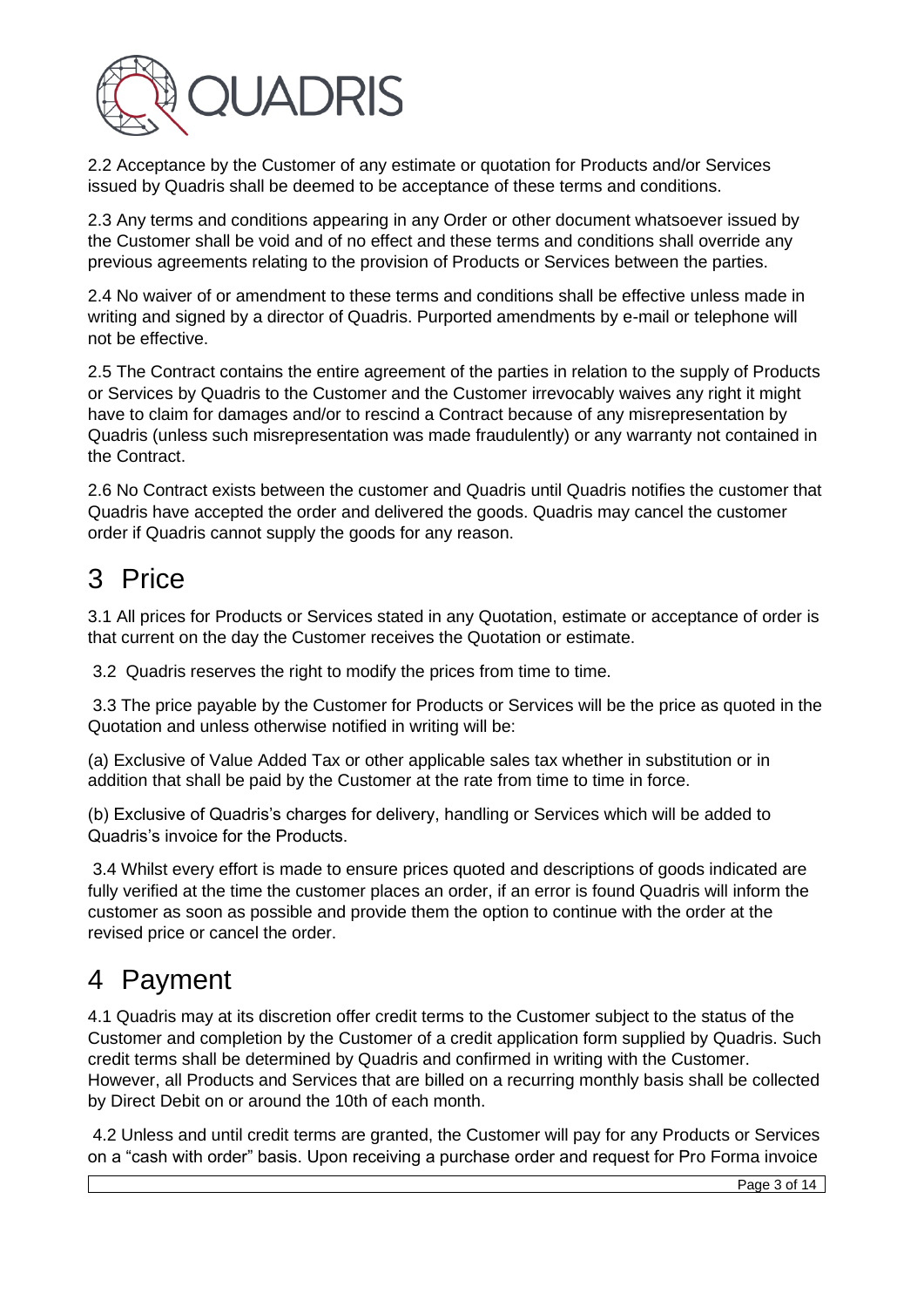

from the customer it is the customers duty to ensure the amount requested is paid in full and as one transaction within 5 working days of date of invoice. If the customer does not supply cleared funds into our bank account within this timeframe, Quadris have the right to cancel the purchase order and leverage a charge of 10% of the total order value. Upon confirmation that the monies have been cleared by our bank, we will then supply a full tax invoice to replace the pro-forma. This will contain our VAT registration number for your records. Should you decide not to proceed with the order then Quadris are to be notified within 2 working days of the Pro Forma issue date and the order will be cancelled with no penalty.

4.3 Where credit terms are granted, and unless other terms are granted in writing, the Customer will pay no later than 28 days following the date of Quadris's invoice and Quadris reserves the right to suspend deliveries where payment is delayed.

4.4 Where Credit terms are granted, no amendments will be effective unless made in writing by the Credit Manager. Purported Amendments by e-mail or telephone will not be effective.

4.5 If Products are delivered in instalments Quadris reserves the right to invoice each instalment as and when delivery is made to the Customer in which case payment shall be due in accordance with clause 4.2 or 4.3 above notwithstanding non-delivery of other instalments or fulfilment of the entire order.

4.6 If any payments are overdue the Customer may be placed on credit hold and no further Products or Services will be delivered or made available to the Customer until all payments due to Quadris under the Contract have been paid. Quadris may at it's discretion, withdraw credit facilities in the event of any breach of this contract by the Customer.

4.7 If payment is not received by the relevant due date Quadris may

(1) Charge the Customer interest on any overdue amount (on a daily basis) from the due date of payment to the date of actual payment (both dates inclusive) at the rate of four (4) per cent per annum above the Bank of England Base Rate for the time being in force.

(2) Take legal action for the recovery of any amount due and interest thereon at the rate specified in clause 4.7(2) above together with all collection and legal costs incurred.

4.8 All payments made by the Customer to Quadris shall be in sterling in immediately available funds free and clear of any right of set off or counter claim or any withholding or deduction whatsoever.

4.9 Only a director of the company may agree terms of payment whereby the Customer may defer payment to Quadris until receipt of monies from a third party.

4.10 Any agreement in 4.9 must be in writing, prepared before and referred to in the Customer's Purchase Order and will not constitute a guarantee of performance to the Customer of any third party.

4.11 The customer agrees to make all payments due under this contract irrespective of any dispute or claim the Customer may have with or against any third party

4.12 If in the unlikely event that a price quoted or shown on a checkout page is incorrect and this is discovered before Quadris accept the customer order, Quadris are not required to continue with the sale at the price shown. The customer will receive a full refund if any payment has been received should the customer not wish to proceed at the revised price.

Page 4 of 14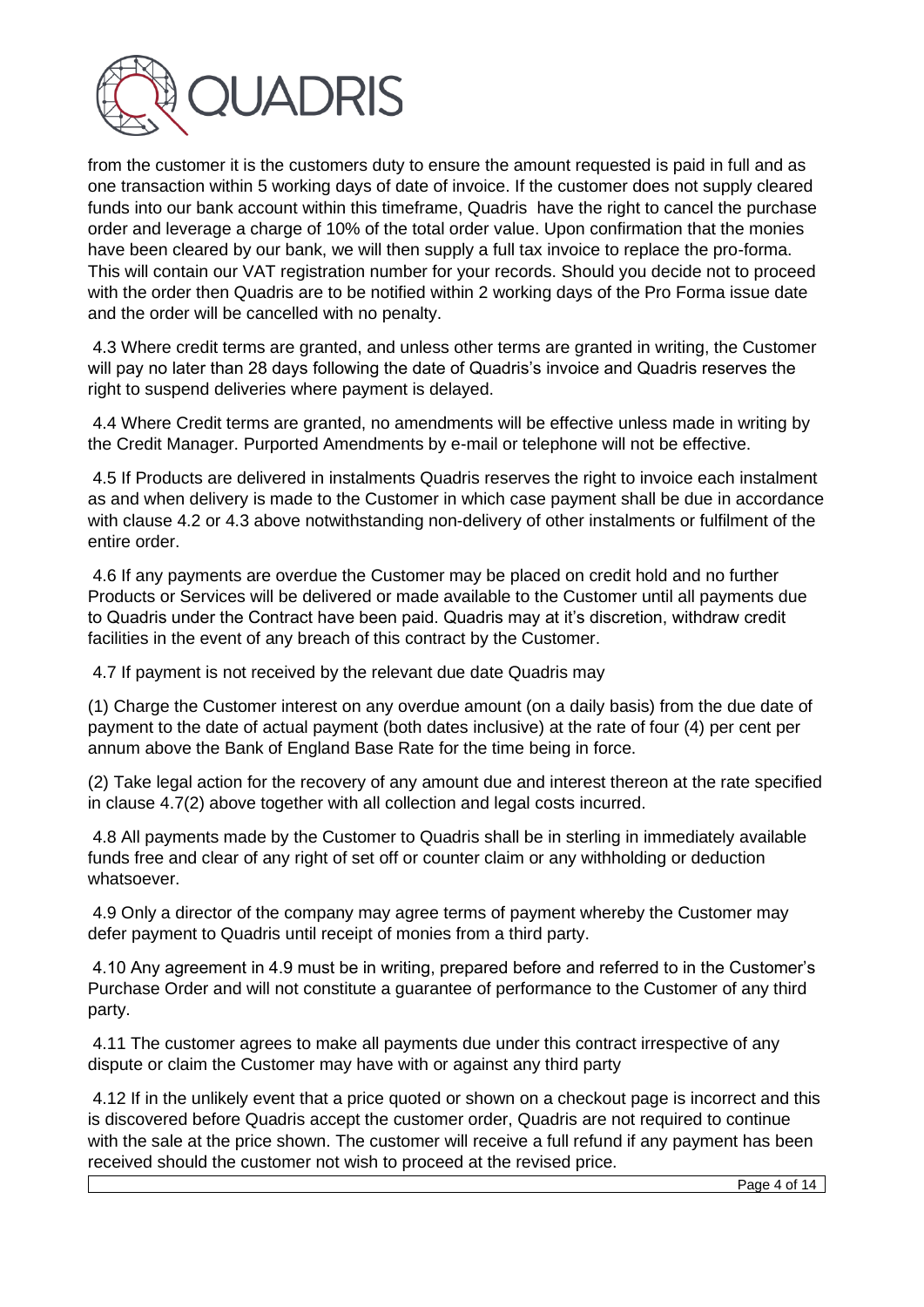

# 5 Title

5.1 Risk of damage to or loss of the Products shall pass to the Customer upon delivery to the address specified in the Purchase Order in accordance with Clause 6.

5.2 Full legal, beneficial and equitable title to and property in any Products shall remain vested in Quadris (even though they have been delivered and risk has passed to the Customer) until:

(i) Payment in full of the purchase price (together with any interest and VAT thereon) and in cleared funds has been received by Quadris in respect of those Products; and

(ii) All other amounts payable by the Customer to Quadris have been received by Quadris.

5.3 Title to and property in Products will remain with Quadris not withstanding that the relevant Products have been incorporated in or affixed to other products including, for the avoidance of doubt, the storage of or incorporation of any Software in ROM, RAM or any other hardware, software or firmware or other media whatsoever.

5.4 Until full legal, beneficial and equitable title to and property in any Products passes to the Customer,

(a) The Customer shall hold the Products on a fiduciary basis as Quadris's bailee

(b) The Customer will store those Products delivered to its premises in a proper manner and condition which adequately protects and preserves the products and shall insure them, without any charge to Quadris and not tamper with any identification upon the products or their packaging and shall ensure that they are stored separately from any other goods (whether or not supplied by Quadris) and are clearly identifiable as belonging to Quadris and Quadris shall be entitled to examine any such Products in storage at any time during normal business hours upon giving the Customer reasonable notice to do so.

(c) Quadris may at any time, on demand and with prior notice, require the Customer to deliver the Products up to Quadris and may repossess and resell the Products if any of the events specified in Clause 15 occurs or if any sum due to Quadris from the Customer under this contract is not paid when due.

5.5 If the Customer fails to redeliver any Product on demand in accordance with clause 5.3, Quadris shall be entitled with notice, without incurring any liability to the Customer, to enter the Customer's premises for the purpose of taking possession of the Product, and to take such steps as are necessary to remove the Product including the right to dismantle any product into which the Product has been incorporated and the right to detach the Product from any other goods to which the Product has been attached, provided that this can be done without damaging any product into which it has been incorporated.

5.6 The Customer shall fully indemnify Quadris in respect of all Quadris's costs (including legal costs) in connection with enforcing the provisions of clause 5.5.

5.7 Quadris hereby authorises the Customer to use and/or sell the Products in the normal course of the Customer's business and to pass good title in the Products to it's customers, if they are purchasers in good faith without notice of Quadris's rights. This right shall automatically cease on the occurrence of any event set out in Clause 15 and/or if any sum owed to Quadris by the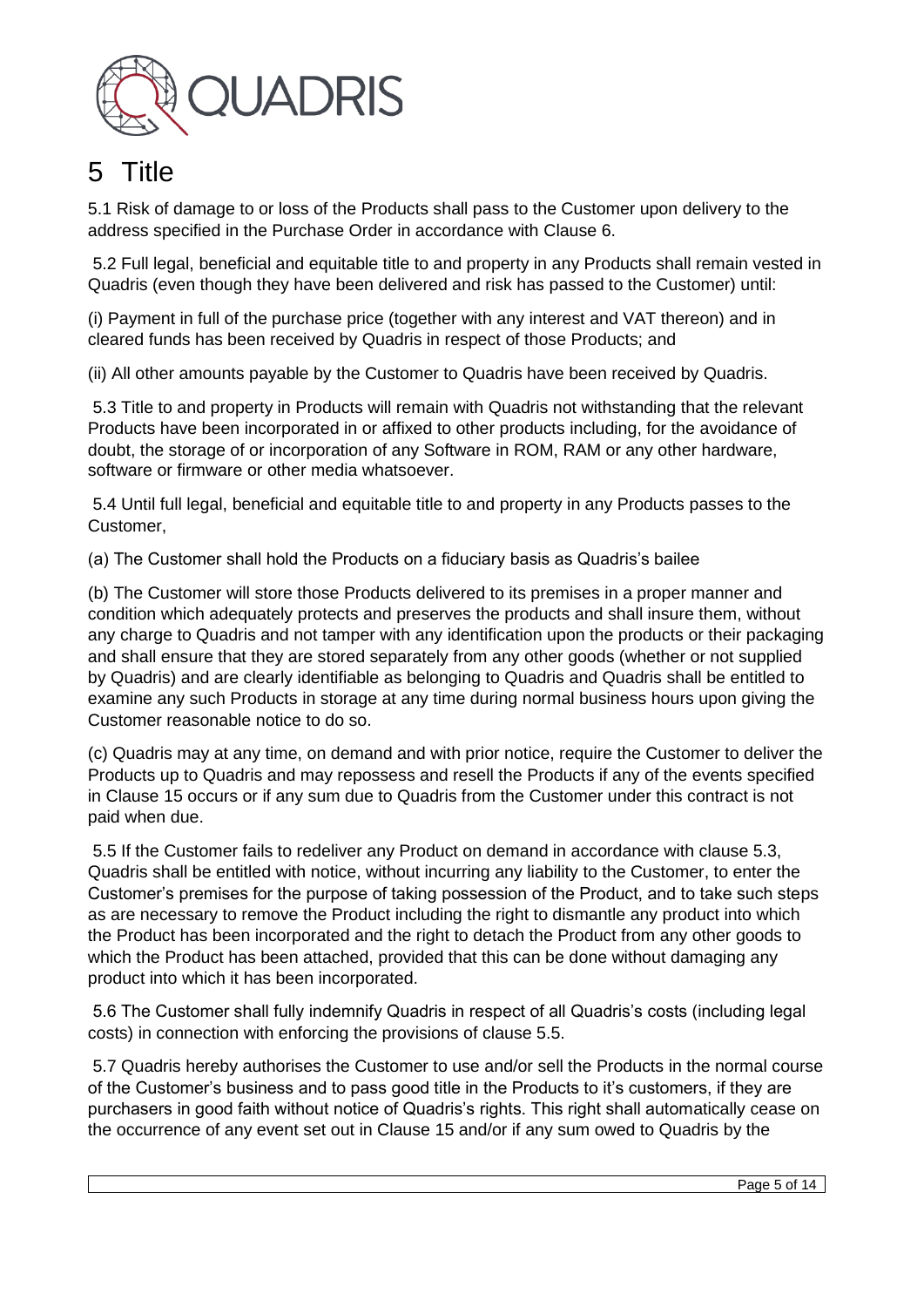

Customer is not paid when due. If the Customer sells the Product prior to paying the full price thereof the Customer shall hold the proceeds of sale on trust for Quadris.

5.8 Where a Product is sold or otherwise disposed of to a third party before title to and property in it has passed to the Customer, the sale will constitute a sale by the Customer of Quadris's property, and the Customer shall hold on trust for Quadris such sum as represents, or is equivalent to, the price at which the Product concerned was invoiced by Quadris to the Customer.

5.9 On termination under Clause 15.1(a) or (b) or upon the Customer entering into a voluntary arrangement, if the Customer has not received the proceeds of any such sale or disposition, it will, if required by Quadris, assign to Quadris forthwith all rights against the person, firm or company by whom the proceeds are owed, identify the person, firm or company and provide all relevant information relating to the transaction with the third party.

#### 6 Delivery

6.1 Quadris shall use its reasonable endeavour to deliver Products by the date stated upon the relevant acceptance of any Order but failure to do so shall not constitute a breach of this contract.

6.2 Any dates quoted or mentioned by Quadris for delivery of the Products or the provision of the Services whether verbally or otherwise are estimates only and whilst Quadris will use all reasonable endeavours to meet such dates it cannot guarantee to do so.

6.3 Time will not be of the essence in the delivery of the Products or the performance of the Services.

6.4 Quadris shall deliver the Products to such address or addresses as notified by the Customer to Quadris for each order, subject to prior agreement with the Customer. Quadris shall be entitled to make partial deliveries of the Products or deliveries of the same by instalments. A signed delivery note shall be satisfactory proof that delivery has taken place.

6.5 Notwithstanding clause 5 above, the risk in any Product shall pass to the Customer on delivery of the same to the Customer at the address given by the Customer to deliver the Products.

6.6 All illustrations or specifications contained in any catalogues or publicity material produced by Quadris are approximate only and are only intended to convey a general idea of the Products or Services.

6.7 Quadris will accept no liability for non-delivery of, loss of or damage to any Products occurring prior to the delivery of the same to the Customer and no claim that the Products are not in accordance with the Contract will be accepted by Quadris unless claims to that effect are notified in writing to Quadris (with a copy to Quadris's carrier in the case of non-delivery, loss or damage):

(a) Within two days of delivery in the case of loss, damage, or non-compliance with the Contract; or

(b) Within two days of receipt of Quadris's invoice in the case of non-delivery.

6.8 In the event of a valid claim by the Customer under clause 6.7, Quadris will at its option replace or repair the Product at its own expense but will be under no other liability to the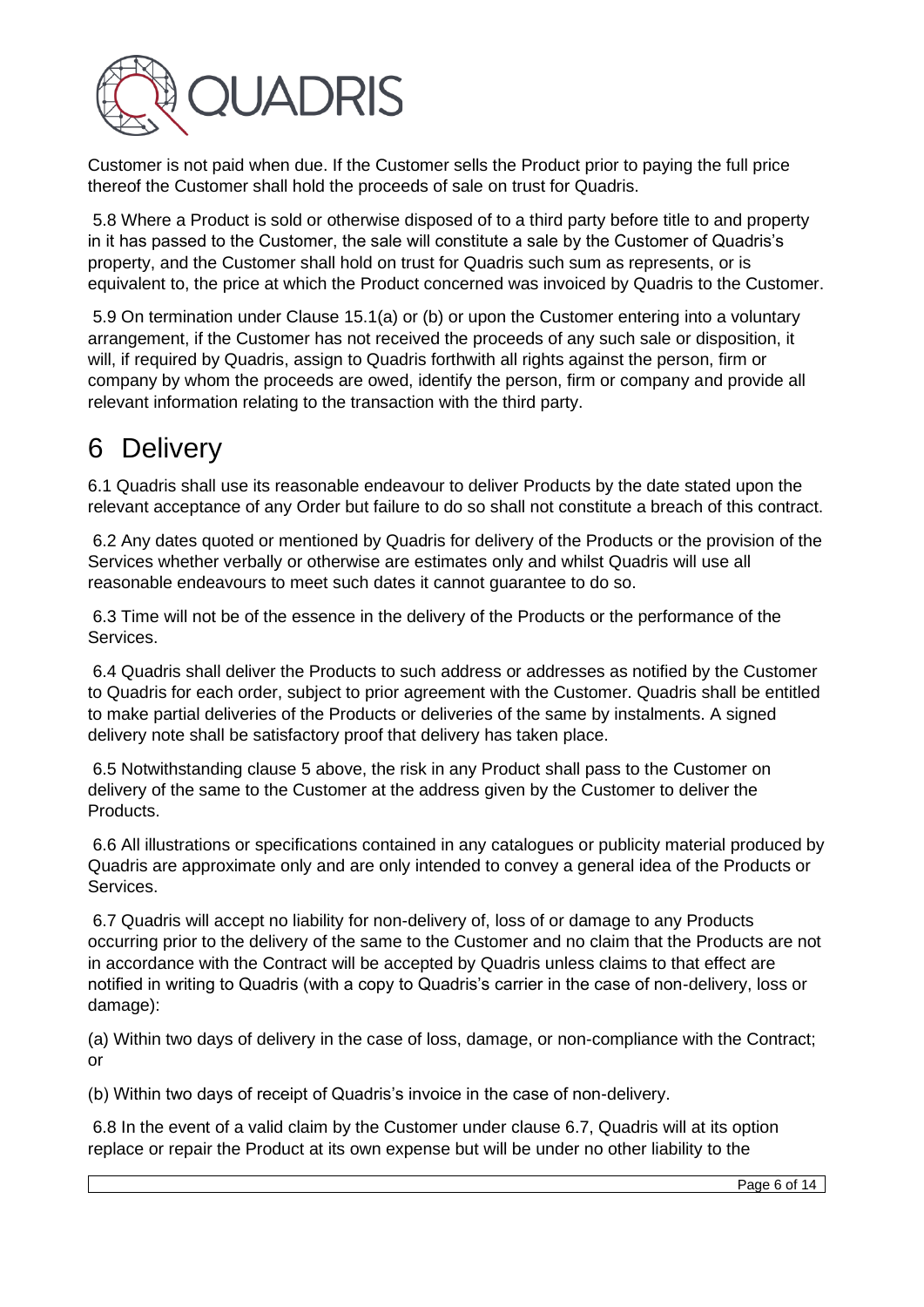

Customer with respect to such claim whether in contract or in tort. All Products (or any part) replaced by Quadris will become Quadris's property upon replacement.

6.9 If the Customer fails to give notice in accordance with clause 6.7, it will be deemed to have accepted the Products, the Products will be deemed to be in accordance with the Contract and the Customer will be bound to pay for the same.

# 7 Services

7.1 Where the Customer requires Quadris to carry out any configuration or installation services as defined in clause 1.1 herein either for the Customer and or the end-user Quadris shall do so as sub-contractor to the Customer and this agreement and the terms contained herein shall constitute the sub-contract.

7.2 Quadris will use all reasonable endeavours to provide the Services in accordance with the terms of the Contract and will ensure that the Services will be provided with all reasonable care and skill and by suitably trained and qualified persons.

7.3 If the Services are to be provided according to a time table ("the Timetable") Quadris shall use all reasonable endeavours to adhere to the timetable in providing the Services but, save as stated herein, time shall not be of the essence in the provision of the Services.

## 8 Cancellation and Returns

8.1 Upon receipt of a contract (Purchase order) for products or services the contract will be deemed as non-cancellable unless prior written agreement has been met. If the customer wishes to cancel this contract at any time prior to the delivery of goods and services, Quadris will enforce a 20% restock fee. This fee will be invoiced to the customer and will be paid under the customer's normal credit terms. You are entitled to request a return of any goods if they are faulty or damaged within 5 working days from their receipt. Any damaged goods must be notified to us verbally (and in writing via e-mail or fax) within two working days of receipt. Any items found damaged after this time will not be accepted back for a return. As well as a full refund, Quadris will also refund any relevant consequential loss involved such as posting or delivery charges if the products are found to be faulty, sold incorrectly or otherwise not fit for their intended purpose. If you are returning a faulty item, first establish whether or not the good(s) are in fact faulty. It may well be that the item works perfectly well but does not tie in with your system correctly due to a configuration or set up problem. If you are unsure about any of this, please contact us and we can pass on the relevant manufacturers details.

8.2 If the goods are definitely faulty or if they have been shipped in error, you need to complete the returns form.

8.3 Once we have received and validated your form, you will be contacted and issued with a returns number (RMA number). This normally takes 1-2 business days but can take longer if any details on the form have been omitted. RMA numbers cannot be issued without our knowledge of the relevant serial numbers, invoice numbers and dates involved. Note that once issued, RMA numbers will only remain valid for a period of 10 working days. If goods are not returned within this period, the return will be closed. The Company must receive the completed RMA form back within 48 working hours from time of send. As soon as you have been issued with an RMA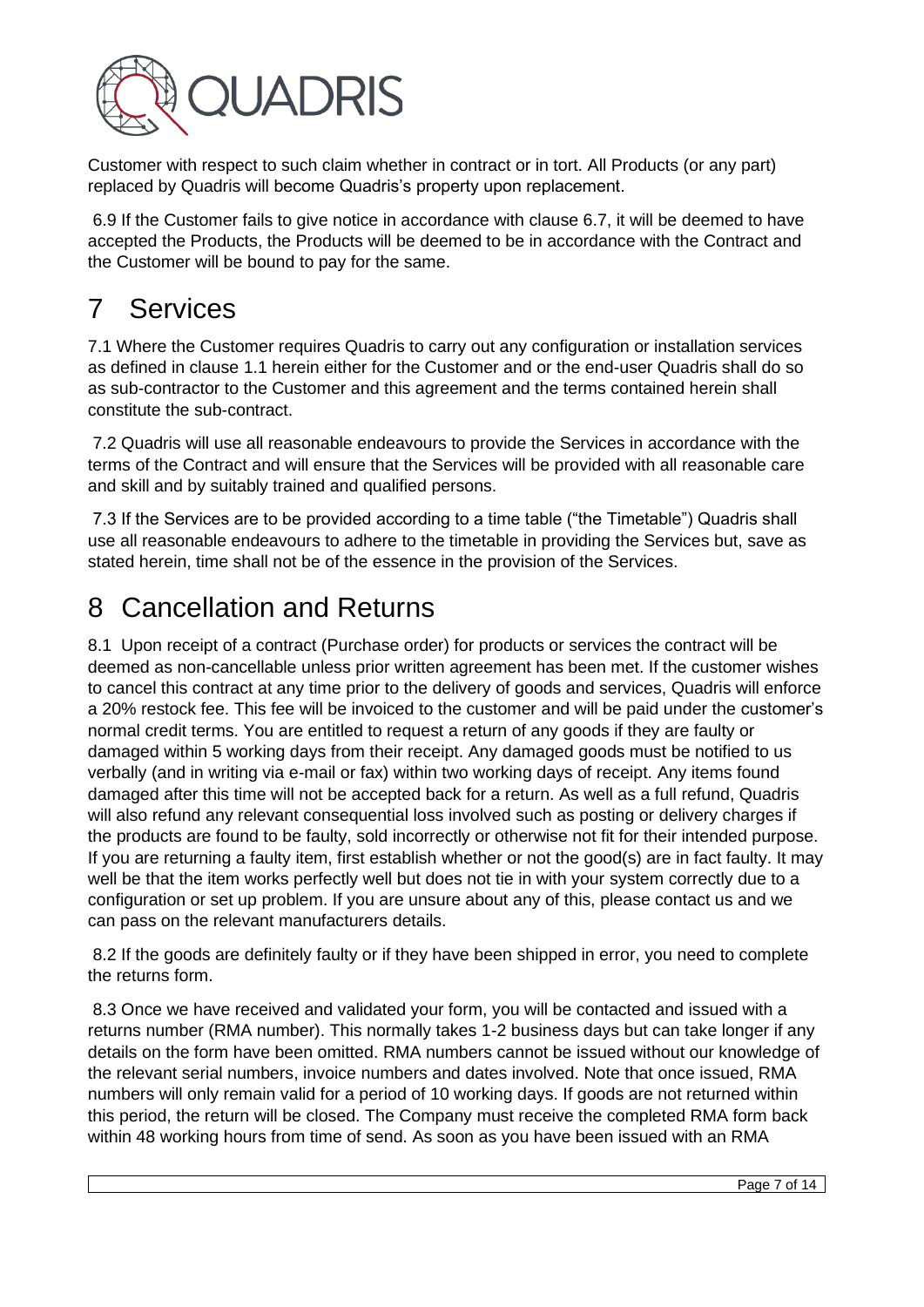

number, you can arrange for the goods to be returned to us. Quadris cannot accept responsibility for damages caused in transit so please ensure that:

8.3.1 The item(s) are properly packaged. Ensure that you use the original packaging and ensure that the products are wrapped securely to avoid movement/damage in transit. Items not packaged with a reasonable amount of care will be rejected;

8.3.2 No labels, stickers or any parts have been removed; and

8.3.3 The goods have not been defaced, altered, manhandled or subjected to any other form of intentional or careless damage.

8.4 All supplied contents; inner and outer packaging, manuals, documentation and accessories must be included.

8.5 No writing or markings are made on the packaging as this may affect our ability to accept the goods back. Goods are inspected by us on arrival and, if appropriate, tested. Where appropriate, replacement item(s) will be shipped. Quadris systems reserve the right to decide whether to issue replacement goods or a credit. Items returned where Quadris have arranged collection, and do not conform to these requirements, will be charged according to any damage incurred. Quadris will only meet shipping costs for returns in the case of an error on our part or in cases where the goods are faulty, sold incorrectly or are not suitable for the purpose for which they are intended.

8.6 The return of any products, whether correctly or incorrectly supplied, or whether faulty or damaged, may only be made with our prior authorisation. Any attempts to return products to us without following the procedures described above will be rejected.

## 9 Errors and Omissions

9.1 Quadris makes every effort to ensure that all prices and descriptions quoted in whatsoever form are correct and accurate. However, the dynamics of the technology market makes it inevitable that mistakes will occasionally occur. In the case of a manifest error or omission, Quadris will be entitled to rescind the contract, notwithstanding that it has already accepted the Customer's order and/or received payment from the Customer. Quadris' liability in that event will be limited to the return of any money the Customer has paid in respect of the order. In the case of a manifest error in relation to price, the Customer will be entitled to purchase the goods by paying the difference between the quoted price and the correct price, as confirmed in writing by Quadris after the manifest error has been discovered.

9.2 A 'manifest error', as the term is used in clause 9.1 above, means, in relation to an incorrect price, a price quoted in error by Quadris which is more than 5% less than the price that would have been quoted had the mistake not been made.

#### 10Warranties

10.1 Quadris, to the extent that it is permitted to do so, hereby assigns the benefit of any guarantee or warranty covering any defects in Products received by Quadris under an agreement with the manufacturer or supplier of the relevant Product.

10.2 The warranty services (if any) will be that provided by the manufacturer and any validation procedures relating to that warranty service are the responsibility of the Customer.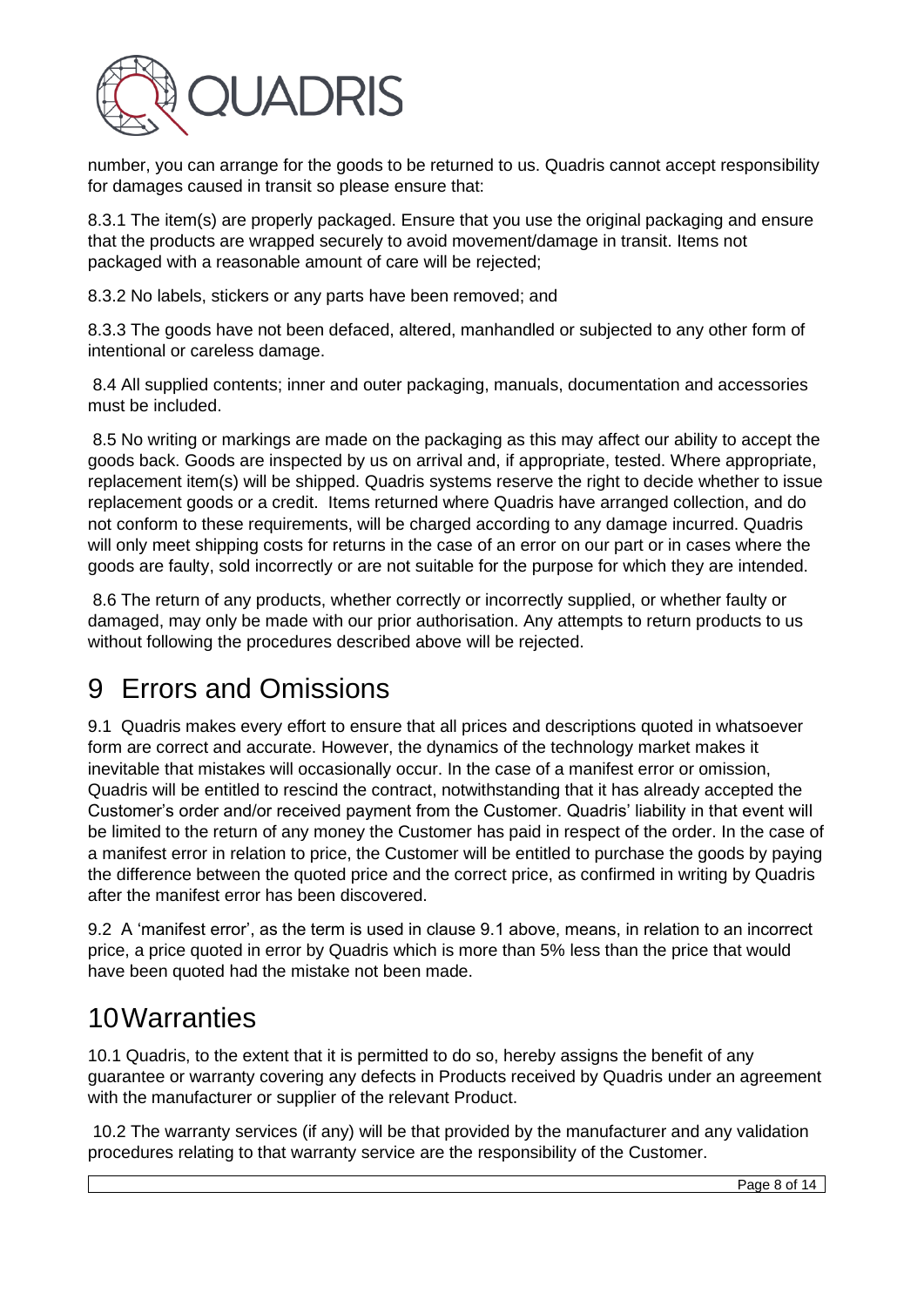

10.3 Quadris may in its discretion offer support or maintenance services with respect to Products.

10.4 The warranty of the manufacturer or supplier is in lieu of all other terms or conditions whether express or implied concerning the quality or fitness for purpose of Products and all such other terms and conditions are hereby excluded.

10.5 If any services are provided by Quadris, Quadris warrants that the Services will be carried out with reasonable care and skill and by suitably trained and qualified persons.

## 11Liability

11.1 Quadris will accept liability without limitation for death or personal injury caused by the negligence of Quadris (and for any fraudulent misrepresentation).

11.2 The maximum liability of Quadris whether in contract, tort or otherwise for any direct physical damage to tangible property of the Customer caused by a Default by Quadris shall be limited to the lesser of £50,000 per incident or series of incidents or an amount equal to the sums paid by the Customer under the Contract during the preceding 6 months.

11.3 The maximum aggregate liability of Quadris to the Customer whether in contract, tort or otherwise for any direct loss or damage (other than to tangible property) suffered by the Customer as a result of any Default of Quadris shall be limited in aggregate to the lesser of £25,000 or an amount equal to the sums paid by the Customer under the Contract during the preceding 12 months.

11.4 Quadris shall not be liable to the Customer whether in contract, tort or

otherwise and even if foreseeable by or in the contemplation of Quadris for: –

(a) Any loss of profits, business, revenue, goodwill, data or anticipated savings, whether sustained by the Customer or any other person; or

(b) Any special, indirect, or consequential loss whether sustained by the Customer or any other person.

11.5 Any advice or recommendations given to the Customer by Quadris or its employees or agents as to storage, application, use or preference of the goods which is not confirmed in writing by Quadris, is followed or acted upon entirely at the Customer's own risk and accordingly Quadris shall not be liable for any such advice or recommendation which is not so confirmed.

## 12Intellectual Property Rights

12.1 All Intellectual Property Rights in or relation to the Products (including any manuals and operating documentation relating thereto) or in any materials (including Software) created by Quadris during the course of providing the Services shall vest in Quadris or its suppliers as the case may be and the Customer shall have no title to or interest in any such Intellectual Property Rights except to the extent specifically agreed by Quadris.

12.2 The Customer will notify Quadris immediately if it becomes aware of any illegal or unauthorised use of any of the Products or any of the Intellectual Property Rights in the Products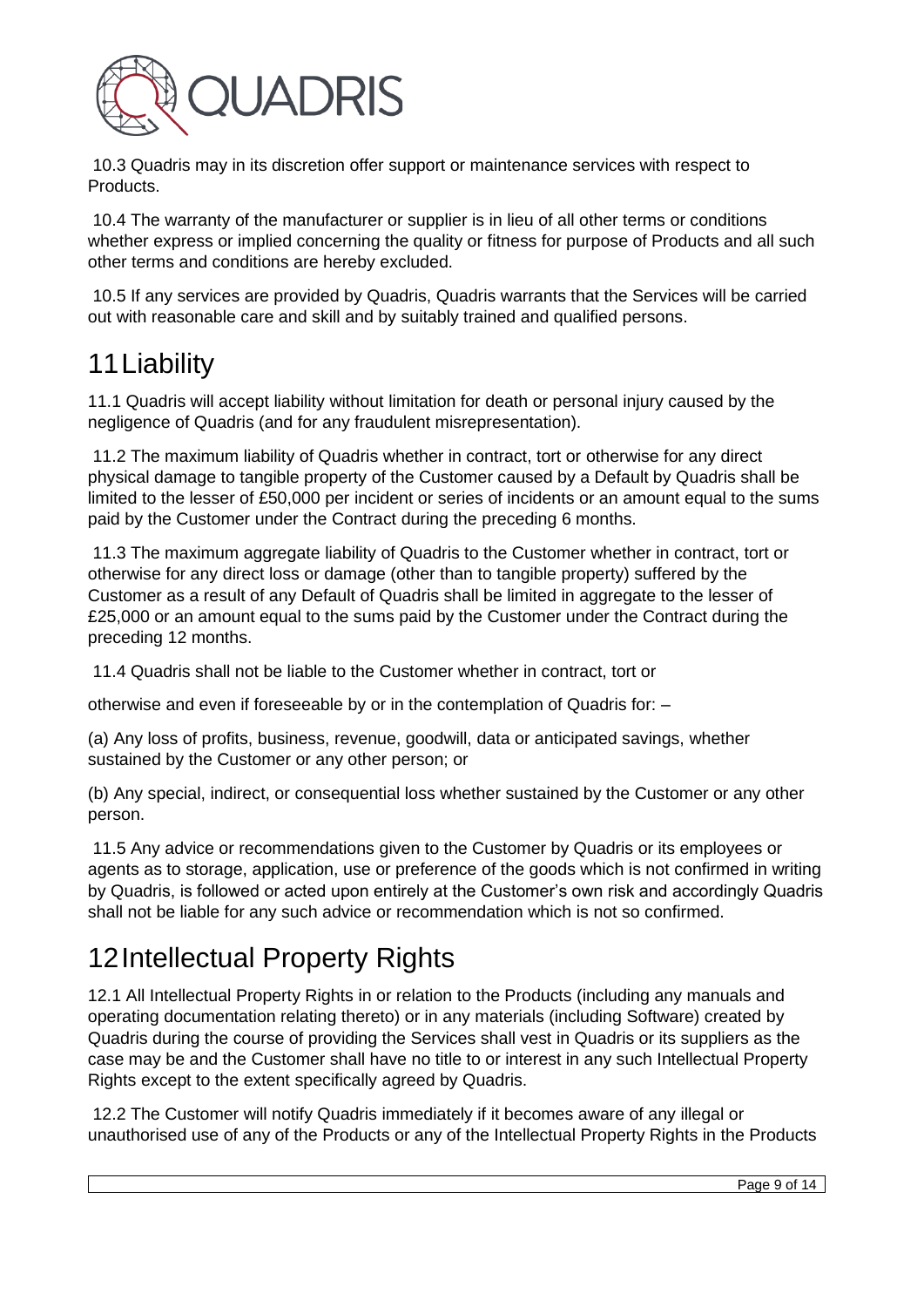

and will assist Quadris and/or its suppliers in taking all steps necessary to defend the owners' rights.

12.3 The Customer undertakes to ensure that any Software which is sold to end-users or any other third party will be accompanied by any Licence Agreement (whether shrink-wrap or otherwise) relating to that Software and any other documentation which Quadris or Quadris's suppliers may require.

12.4 Unless specifically authorised under a Licence Agreement, the Customer undertakes that it shall not (and that it shall not employ nor permit any third party) attempt to copy, adapt, amend, disassemble, de-compile or reverse engineer Software or any part thereof except to the extent allowed by English law.

#### 13Confidentiality

13.1 Each party shall treat as confidential all information obtained from the other which is specifically designated as confidential or proprietary and shall not divulge such information to any person (except to such party's own employees and then only to those employees who need to know the same) without the other party's prior written consent.

13.2 This clause shall not extend to any information which was rightfully in the possession of a party prior to the commencement of the negotiations leading to a Contract, which is already public knowledge or becomes so at a future date (otherwise as a result of a breach of the clause) or which is trivial or obvious.

13.3 Each party shall ensure that its employees are aware of and comply with the provisions of this clause.

13.4 This clause shall apply for a period of 2 years following any termination of this contract

## 14Termination

14.1 Without prejudice to any other rights or remedies Quadris might have against the Customer Quadris may terminate a Contract or suspend the performance of its obligations under a Contract forthwith by notice in writing to the Customer if: –

(a) The Customer defaults in making payment for any of the Products or Services supplied by Quadris within seven days of its due date; or

(b) The Customer defaults in any of its obligations under these terms or a Contract; or

(c) The Customer makes any voluntary arrangement with its creditors (within the meaning of the Insolvency Act 1986) or becomes subject to an administration order or goes into liquidation (otherwise than for the purposes of amalgamation or reconstruction) or a trustee receiver, administrative receiver or similar officer is appointed in respect of all or any part of the business or assets of the Defaulting Party; or

(d) The Customer is deemed unable to pay its debts within the meaning of section 123 of the Insolvency Act 1986 be unable to pay his debts or any steps are taken to wind up the Customer, or an administrator, administrative receiver or receiver is appointed over the Customer's business or any part of its assets.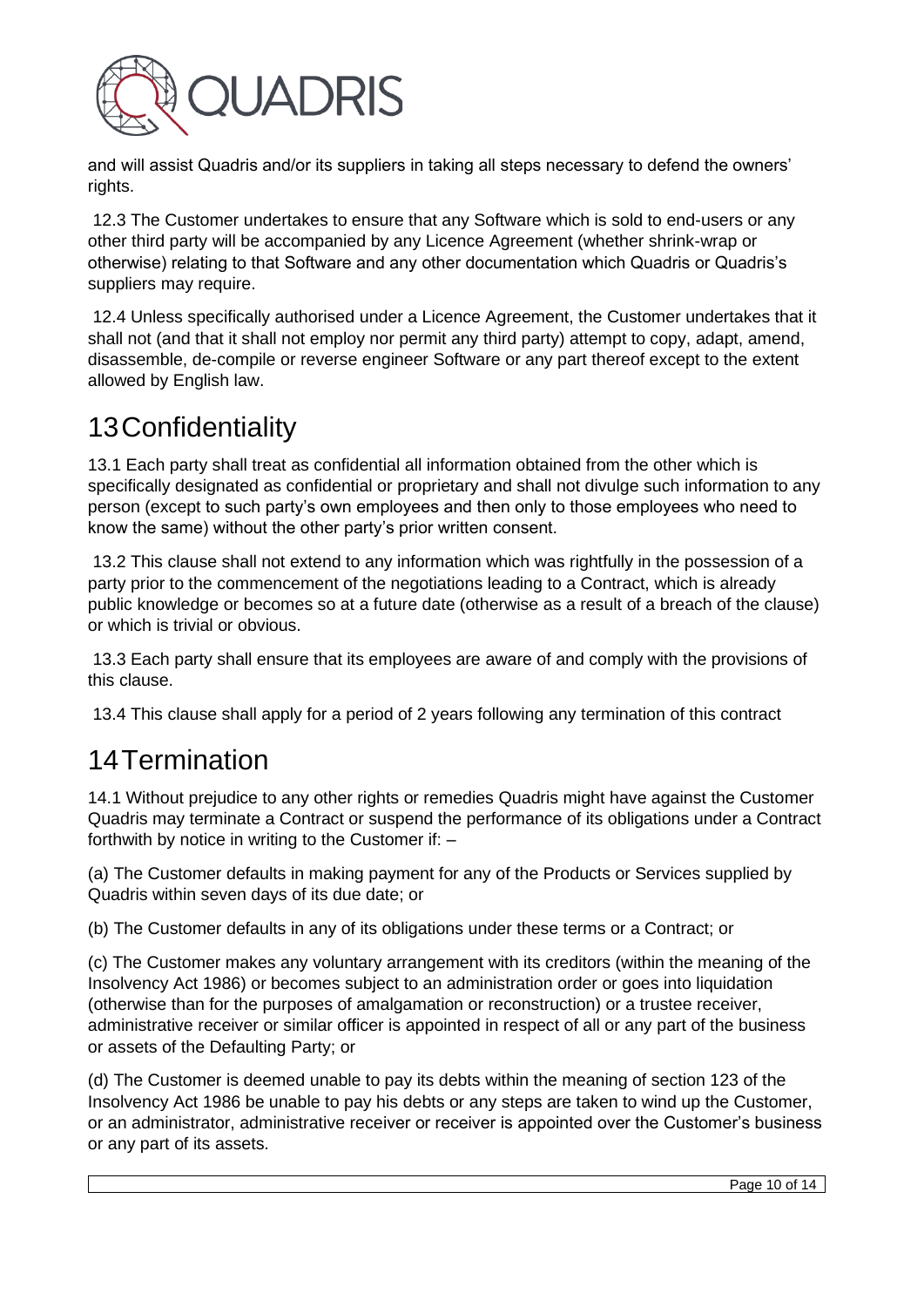

14.2 Upon termination of a Contract under clause 15.1, Quadris shall have the right, without prejudice to any other right or remedy available, to enter the Customer's premises and repossess the Product or any of them and shall have the right to dismantle any machinery, product, item or equipment into which the Product or any of them have been incorporated and the Customer shall be responsible for all Quadris's costs and expenses in connection with so doing.

14.3 Those clauses capable of surviving termination shall do so.

# 15Variations

15.1 Quadris reserves the right to modify these terms and conditions upon notice in writing to the Customer. Any such modification will apply on the effective date specified in the said notice to all Orders, which are accepted by Quadris on or after the date of notice. The Customer shall have thirty days from the date of notice within which to cancel any Order sent to Quadris prior to the date of notice and not accepted by Quadris at that date.

## 16Assignment

16.1 The Customer shall not assign or otherwise transfer any of its rights or obligations under a Contract whether in whole or in part without the prior written consent of Quadris, which shall not be unreasonably withheld.

# 17Invalidity

17.1 If any provisions, or portions thereof, of a Contract are held to be invalid and unenforceable under any applicable statute or rule of law, they are to that extent to be deemed omitted and the validity and/or enforceability of the remaining provisions of the Contract shall not be impaired or affected by that omission.

# 18Force Majeure

18.1 Neither Quadris nor the Customer shall be liable to the other or be deemed to be in breach of this Agreement by reason of any delay in performing, or any failure to perform, any of its obligations in relation to the Products, if the delay or failure is beyond that party's reasonable control. Without prejudice to the generality of the foregoing, the following shall be regarded as causes beyond either party's reasonable control: –

18.1.1 Act of God, explosion, flood, tempest, fire or accident

18.1.2 war, sabotage, insurrection, civil disturbance or requisition;

18.1.3 acts, restrictions, regulations, bye laws, prohibitions or measures of any kind on the part of any governmental, parliamentary or local authority;

18.1.4 import or export regulations or embargoes;

18.1.5 strikes, lock-outs or other industrial actions or trade disputes (whether involving employees

of either the Seller or the Buyer or of a third party);

18.1.6 power failure or breakdown in machinery.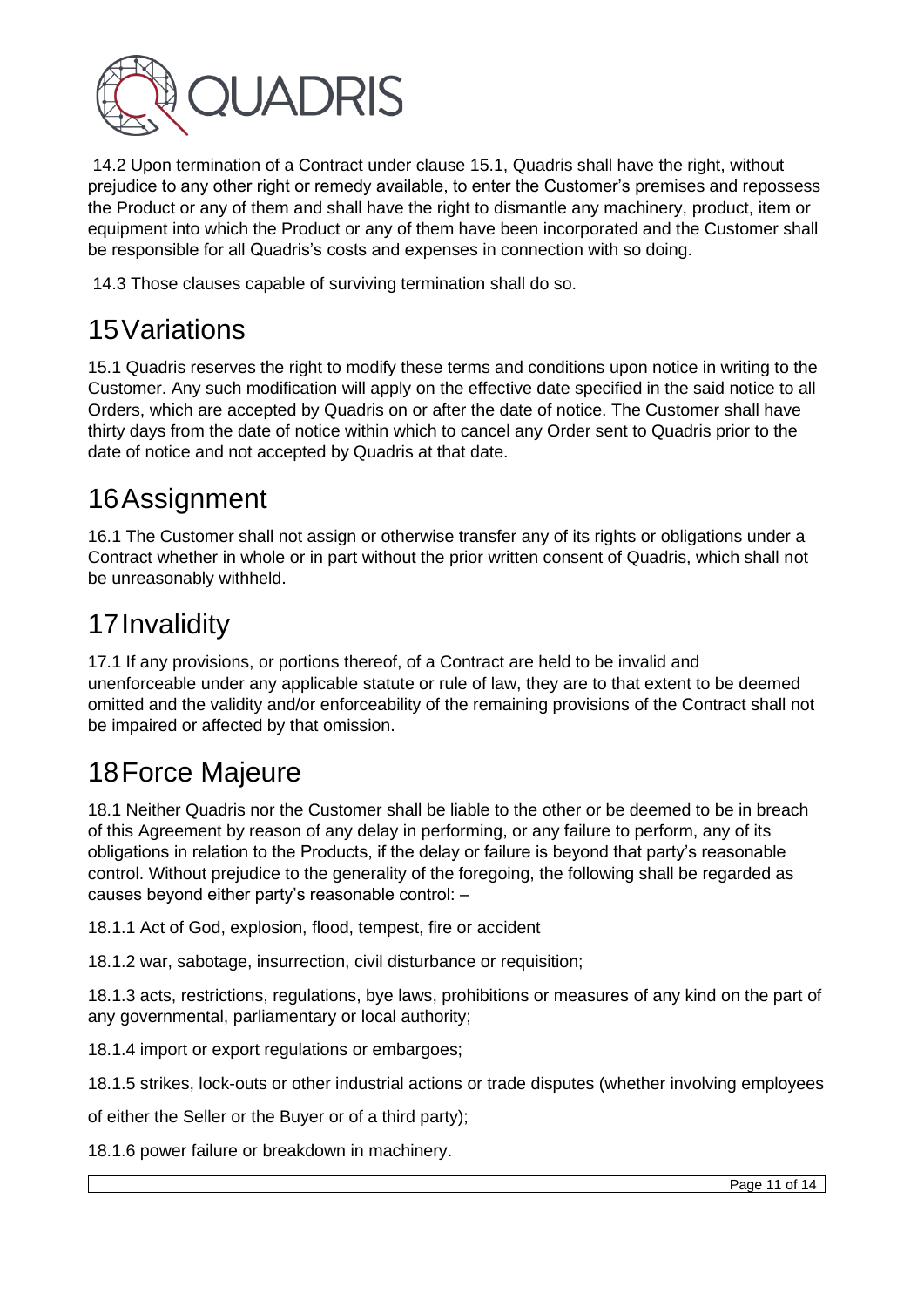

#### 19 Notices

19.1 All notices that are required to be given hereunder shall be in writing and shall be sent to the registered address of the party in question.

# 20Export Control

20.1 The Customer acknowledges that certain Products may be subject to export controls imposed by United Kingdom or other Governments and undertakes to apply for and obtain any necessary licences or other consents that may be necessary to export or take any product (or any part thereof) out of the United Kingdom.

#### 21Law

21.1 All Contracts shall be governed by, and construed in accordance with, English law and the parties submit to the exclusive jurisdiction of the English courts.

#### 22Waiver

22.1 The waiver by either party of a breach or default of any of the provisions on this Agreement by either party shall not be construed as a waiver of any succeeding breach of the same or other provisions, nor shall any delay or omission on the part of either party to exercise or avail itself of any right, power or privilege that it has, or may have hereunder operates as a waiver of any breach or default by either party.

# 23Rights of Third Parties

23.1 The Contracts (Rights of Third Parties) Act 1999 shall not apply to this Contract. No person who is not a party to this Contract (including any employee, officer, agent, representative or subcontractor of either party) shall have the right (whether under the Contracts (Rights of Third Parties) Act 1999 or otherwise) to enforce any term of this Contract which expressly or by implication confers a benefit on that person without the express prior agreement in writing of the parties which agreement must refer to this clause.

# 24 General Data Protection Regulation

24.1 Quadris will process data that may contain personally identifiable information on behalf of the Data Controller (customer) only when there is no reasonable alternative method of delivering the services contracted to the Customer.

24.2 Both parties will comply with all applicable requirements of the General Data Protection Regulation. This clause 24 is in addition to, and does not relieve, remove or replace, a party's obligations under the Data Protection Legislation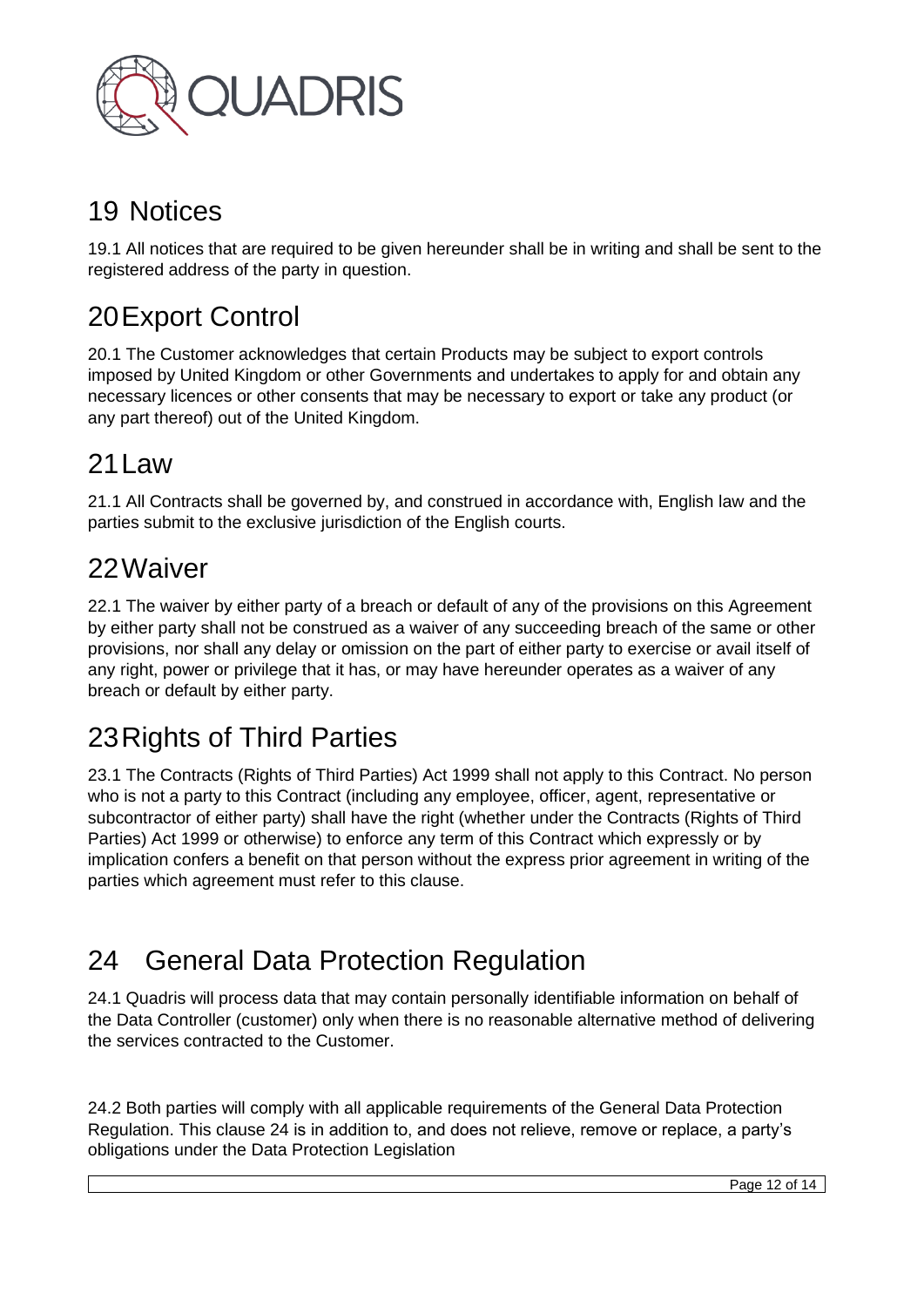

24.3 The parties acknowledge that for the purposes of the General Data Protection Regulation, the Customer is the data controller and Quadris is the data processor (where Data Controller and Data Processor have the meanings as defined in the General Data Protection Regulation).

24.4 Quadris's lawful rationale for processing Personal Data is Legitimate Interest when that interest is in the delivery of services to our customers (or enquiries into potential delivery of services to potential customers) who may hold, as data controllers, personal information on data subjects and request we process this on their behalf in the delivery of the agreed services.

24.5 Without prejudice to the generality of Clause 24.2 Quadris shall, in relation to any Personal Data processed in connection with the performance by Quadris of its obligations under this Contract:

24.5.1 Only process personal data when there is no reasonable alternative method of delivering the contracted services to the Customer or Quadris is required by laws of any member of the European Union or the United Kingdom or by the laws of the European Union or the United Kingdom applicable to Quadris to process Personal Data (Applicable Laws). Where Quadris is relying on laws of the United Kingdom or a member of the European Union or European Union laws the basis for processing Personal Date, Quadris shall promptly notify the Customer of this before performing the processing required by the Applicable Laws unless those Applicable Laws prohibit Quadris from so notifying the Customer;

24.5.2 ensure that it has in place appropriate technical and organisational measures to protect against unauthorised or unlawful processing of Personal Data and against accidental loss or destruction of, or damage to, Personal Data, appropriate to the harm that might result from the unauthorised or unlawful processing or accidental loss, destruction or damage and the nature of the data to be protected, having regard to the state of technological development and the cost of implementing any measures (those measures may include, where appropriate, pseudonymising and encrypting Personal Data, ensuring confidentiality, integrity, availability and resilience of its systems and services, ensuring that availability of and access to Personal Data can be restored in a timely manner after an incident, and regularly assessing and evaluating the effectiveness of the technical and organisational measures adopted by it);

24.5.3 ensure that all personnel who have access to and/or process Personal Data are obliged to keep the Personal Data confidential as per 13

24.5.4 do not transfer any Personal Data outside of the European Economic Area unless the prior written consent of the Customer has been obtained and the following conditions are fulfilled: